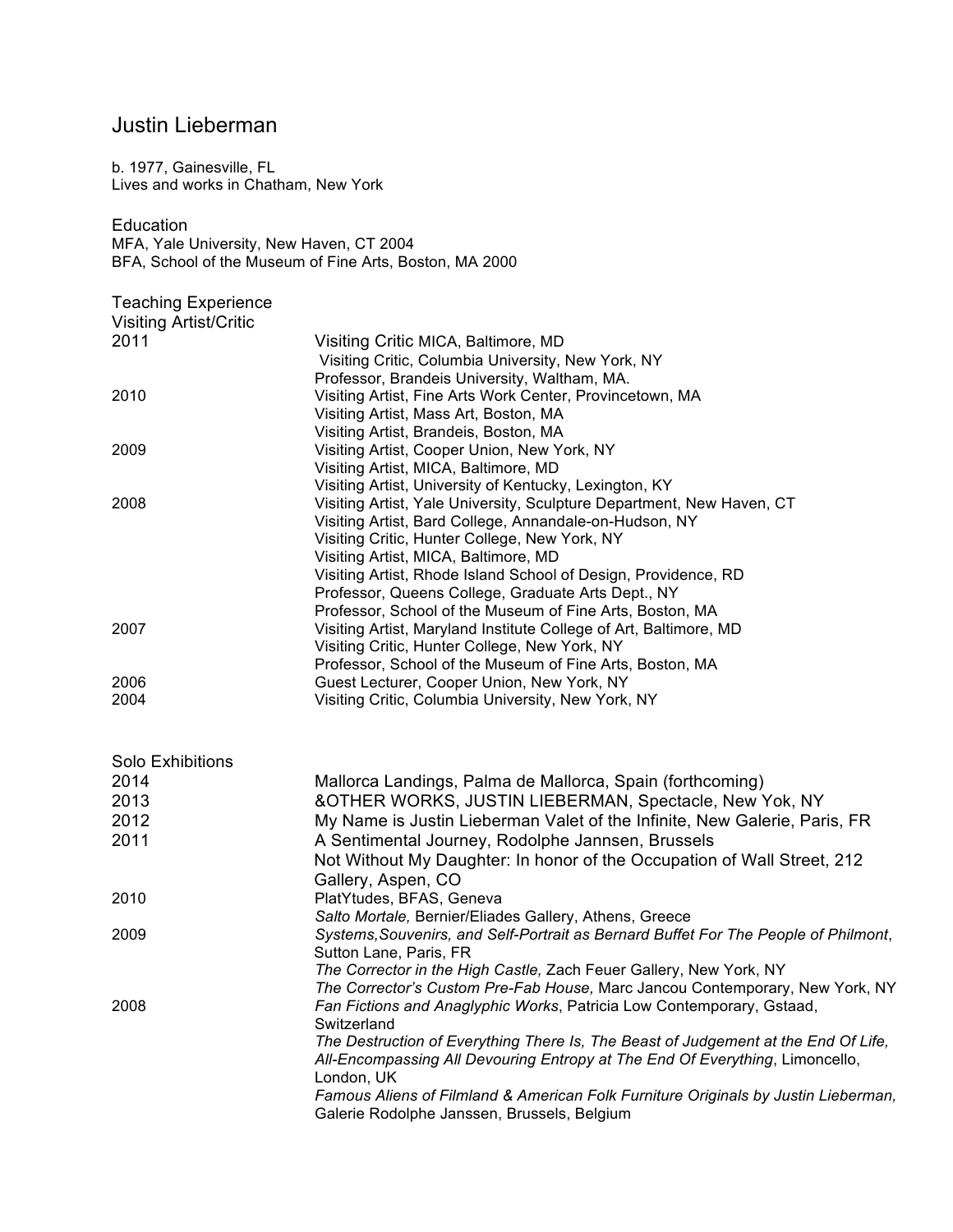| 2007                     | Ebony, Ivory, Rubber and Dough, Sutton Lane, London<br>Kurt Russell: REGENESIS, Kavi Gupta Gallery, Chicago IL<br>Self-Portraits, McCaffrey Fine Art, New York, NY<br>Agency (Open House), Zach Feuer Gallery, New York, NY<br>A Place for Everything and Everything in its Place, Kantor/Feuer Gallery, Los Angeles,<br>CA                                                                                                                                                                                                                                                                                    |
|--------------------------|----------------------------------------------------------------------------------------------------------------------------------------------------------------------------------------------------------------------------------------------------------------------------------------------------------------------------------------------------------------------------------------------------------------------------------------------------------------------------------------------------------------------------------------------------------------------------------------------------------------|
| 2006                     | Cultural Exchange, Sorry We're Closed, Brussels, Belgium<br>Grand Opening!!! me.di.um, St. Barthelemy, France<br>The Prosperity of the Author, The Misfortune of the Plagiarist, Sutton Lane, Paris,<br>France                                                                                                                                                                                                                                                                                                                                                                                                 |
| 2005                     | The Appendectomy Benefit, Locust Projects, Miami, FL<br>Reflection Part II, Sutton Lane, London, UK c/o Galerie Ghislaine Hussenot, Paris,<br>France                                                                                                                                                                                                                                                                                                                                                                                                                                                           |
| 2004<br>2002             | Folk Art is the Work of Satisfied Slaves, LFL Gallery, New York, NY<br>Justin Lieberman: The Dishwasher's Song, Oni Gallery, Boston, MA<br>Justin Lieberman, Allston Skirt Gallery, Boston, MA                                                                                                                                                                                                                                                                                                                                                                                                                 |
| <b>Group Exhibitions</b> |                                                                                                                                                                                                                                                                                                                                                                                                                                                                                                                                                                                                                |
| 2013                     | LAT. 41° 7' N., LONG. 72° 19' W, organized by Bob Nickas, Martos Gallery, East<br>Marion, New York, NY<br>Jew York, UNTITLED and Zach Feuer, New York, NY<br>Double Life, SculptureCenter, Long Island City, NY                                                                                                                                                                                                                                                                                                                                                                                                |
| 2012                     | Chris Churchill and Justin Lieberman, Martos Gallery, NY                                                                                                                                                                                                                                                                                                                                                                                                                                                                                                                                                       |
| 2011                     | Flight or Flight, Franklin Parrasch, New York, NY<br>Sets And Sututres, Forrest Bess, Justin Lieberman, John Mclaughlin, Franklin<br>Parrasch, New York, NY<br>The Clown Show, Sorry We're Closed at Art Brussells.<br>Private Future, Curated by Michael Cline, Marc Jancou, NY                                                                                                                                                                                                                                                                                                                               |
| 2010                     | The Tenants, 106 Green, Brooklyn, NY<br>Self Fulfilling Prophecies, Leo Koenig, NY                                                                                                                                                                                                                                                                                                                                                                                                                                                                                                                             |
| 2009                     | If the Dogs Barking, Artists Space, New York, NY<br>On From Here, Guild & Greyshkul, New York, NY                                                                                                                                                                                                                                                                                                                                                                                                                                                                                                              |
| 2008                     | Heroes and Villains, Marc Jancou Contemporary, New York, NY<br>Agency: Art and Advertising, McDonough Museum of Art, Youngstown, OH<br>Faces and Figures (Revisited), Marc Jancou Contemporary, New York, NY<br>Political Corect, BFAS Blondeau Fine Art Services, Geneva, Switzerland<br>Jekyll Island, Honor Fraser, Los Angeles, CA<br>Tonight Forget About Your Cars and Houses, Union Gallery, London, UK<br>Darger-ism: Contemporary Artists and Henry Darger, American Folk Art Museum,<br>NewYork, NY<br>In Geneva No One Can Hear You Scream, BFAS Blondeau Fine Art Services,<br>Geneva, Switzerland |
| 2007                     | In the beginning, University Art Gallery, University of California, San Diego, CA<br>Fit to Print, Gagosian Gallery, New York, NY<br>Post Retro, Brooklyn Fireproof, Brooklyn, NY.<br>Some Kind of Portrait, Marc Selwyn Gallery, Los Angeles, CA<br>NeoIntegrity, Derek Eller Gallery, New York, NY<br>Distinctive Messengers, House of Campari, Los Angeles, CA<br>Fung Wah, Howard Yezerski Gallery, Boston, MA                                                                                                                                                                                             |
| 2006<br>2005             | 25 Bold Moves, House of Campari, New York, NY<br>Helter Skelter, Capsule, New York, NY<br>Post-Everything, The Rotunda Gallery, Brooklyn, NY<br>Exploding Plastic Inevitable, Bergdorf Goodman, New York, NY<br>Sutton Lane in Paris, Sutton Lane, London c/o Galerie Ghislaine Hussenot, Paris,<br>France                                                                                                                                                                                                                                                                                                     |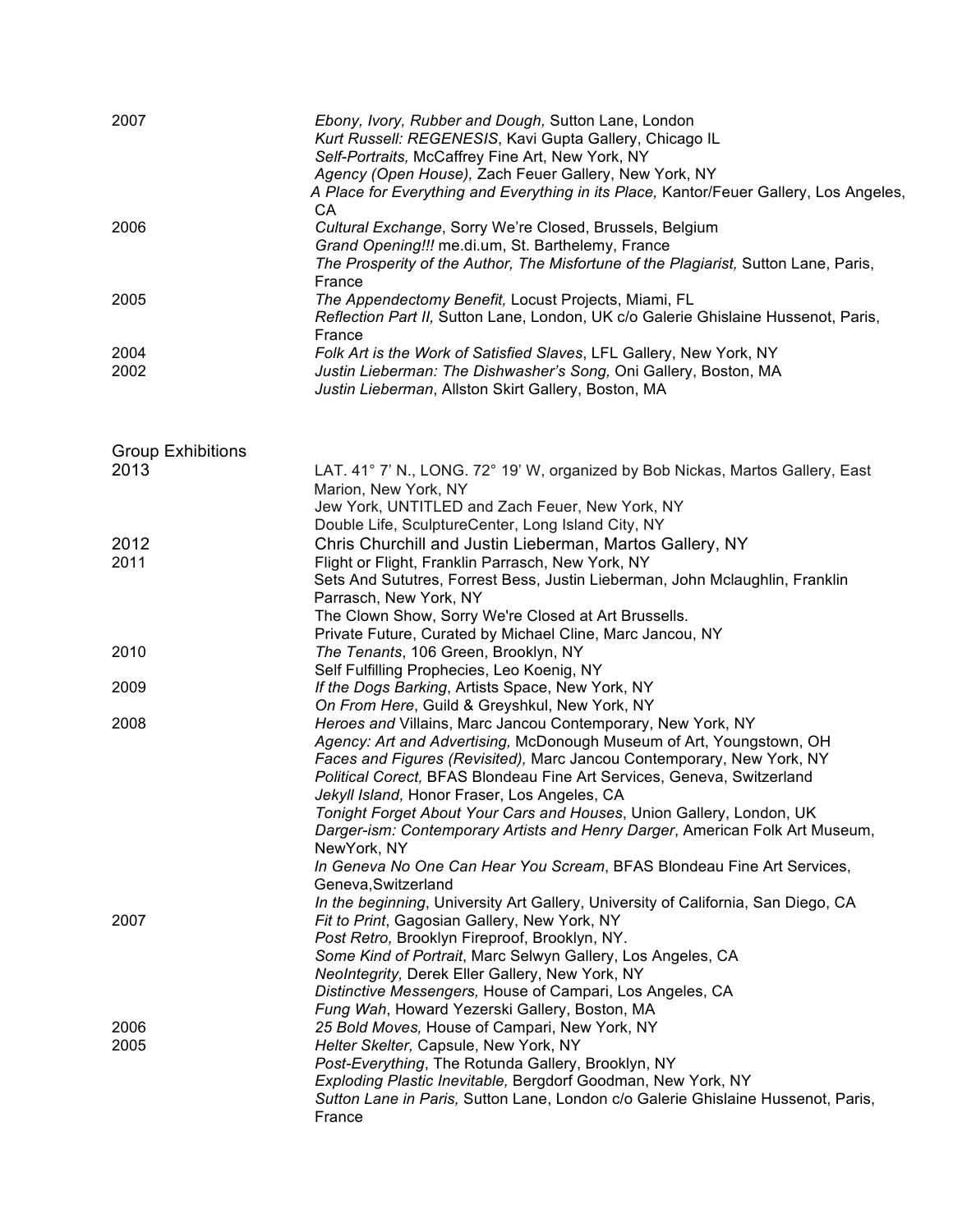|      | Exploding Plastic Inevitable, Bergdorf Goodman, NY                   |
|------|----------------------------------------------------------------------|
| 2004 | The Rose Garden Without Thorns, Galerie Lisa Ruyter, Vienna, Austria |
|      | Emo Eco, Kavi Gupta Gallery, Chicago, IL                             |
|      | Laying Doggo, Brooklyn Fire Proof, Brooklyn, NY                      |
|      | A Different World: Oni & Philly, Vox Populi, Philadelphia, PA        |
|      | Yale University MFA Thesis Show, New Haven, CT                       |
| 2003 | Yale University, MFA First Year Show, New Haven, CT                  |
|      | Rough Topography, Vedanta Gallery, Chicago, IL                       |
|      | Today's Man, John Connelly Presents, New York, NY                    |
| 2002 | Boston Drawing Project, Bernard Toale Gallery, Boston, MA            |
| 2001 | dis/en/courage, LFL Gallery, New York, NY                            |
|      | Salon IV, Oni Gallery, Boston, MA                                    |
| 2000 | Michael Toussaint / Justin Lieberman, Nth Gallery, Boone, NC         |
|      | Justin Lieberman/Ayae Takahashi, LFL Gallery, New York, NY           |
|      | Futuremaybe, Oni Gallery, Boston, MA                                 |
| 1999 | Escape, DNA Gallery, Provincetown, MA                                |
|      | The Apartment Show, curated by Zach Feuer, Boston, MA                |
|      | Bad Girrls Open Studios, Bad Girrls Studios, Boston, MA              |
| 1998 | Flawless Victory, Bad Girrrls Studios, Boston, MA                    |
|      |                                                                      |

## Curatorial Projects

| 2007 | Art of the Deal, Kantor-Feuer Window, New York, NY  |
|------|-----------------------------------------------------|
|      | <i>Funny Noises, Brown Gallery, London, UK</i>      |
|      | Regional Highlights, LaMontagne Gallery, Boston, MA |

## **Collections**

Museum of Fine Arts, Boston, MA Craig Robins Collection at DACRA, Miami Beach, FL

**Writing** 

Society and Cosmicism, Possible Press, 2011

Interview with Rochelle Feinstein for Bomb, 2011

"On Teaching" for Paper Monument, 2011

"Truth and Meaning in The Feature" Catalogue Essay, for Michel Auder, Krabbesholm, 2010 "The Continuing Use Value of Mike Kelley; an Open Letter etc etc", Nero Magazine, 2009 *For the People of Philmont,* Sutton Lane, Paris, 2009 "Henningesque" *Anton Henning/Oasis* Haunch of Venison, 2007 *Hopi Basket Weaving: Artistry in Natural Fibers* Zach Feuer Gallery, 2006 "Justin Lieberman talks to Jacques Louis Vidal." *NY Arts* November / December 2007: 44-45 *Kunstwerkstatt Christoph Ruckhäberle*, Prestel Verlag GmbH + Co, 2008

"Narrative Noise: The Work of Brian Bress." *Preen Magazine*, July 2007

"Notes on Bataille's Concept of Appropriation and Excretion, and its Relationship to the Fixed Interpretation of Works of Art." *New York Arts Magazine*, November 2003 "The Modernist Mike Kelley: A New Essay From the 1980s." *Mike Kelley: 1975-1994 Works*, me.di.um, 2006

Bibliography: Reviews

Smith, Roberta, Self-Fulfilling Prophecies, NYT 2010 Sharp,Chris "Career Suicide" *Art Review,* April 2010 Asper, Colleen "Studio Visit: The Many Showrooms of Justin Lieberman", *Art in America*, October 2009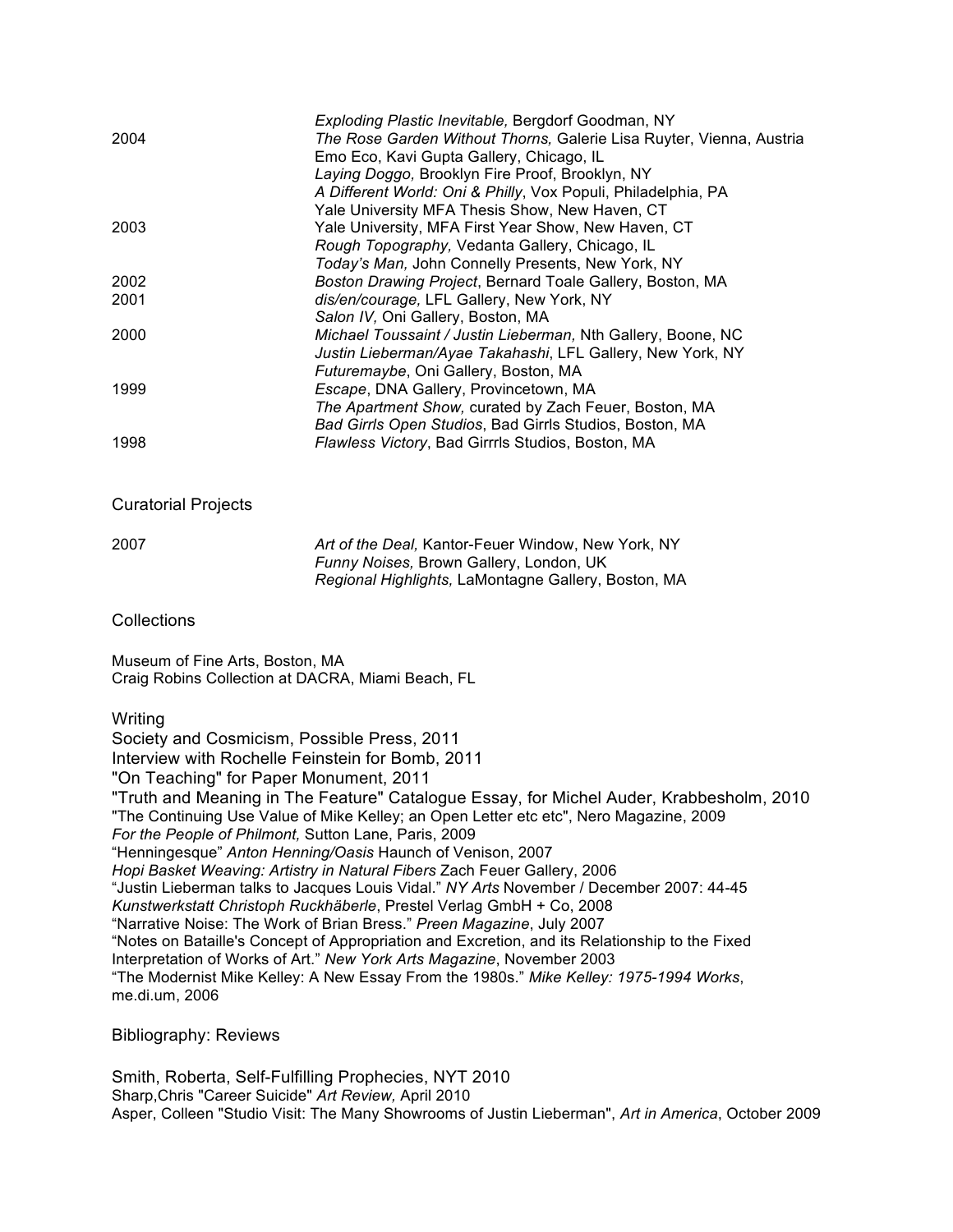Trezzi, Nicola "Justin Lieberman, Marc Jancou Contemporary / Zach Feuer Gallery", *Flash Art*, May-June 2009 Palmerton, Elwyn "Justin Lieberman, Zach Feuer Gallery" *Artillery*, May-June 2009 Allsop, Laura and Jessika Green "Consumed" *Art Review*, April 2008 Bauman, Emily "Is Henry Darger an 'ism'?" *F News Magazine* June 2008 "Bright Young Things" *New York Magazine* February 2007: 90 "built to sell?" *Nylon* April 2006: 73 Coomer, Martin "Funny Noises at Brown Gallery" *Time Out London* August 2007 Daingnault, Cynthia "Well, Then, I Guess That's No MacGuffin!' *Last Exit Magazine* February 2009 Davis, Ben "The Insider's Outsider" *Artnet.com* April 2008 Davis, Rebecca. "Justin Lieberman: The Corrector in the High Castle." *Flavorpill.com* February 2009 Duehr, Gary "Artists See the Future" *Boston Tab* 24 January 2000 "Emerging Artists" *Art Matters* Fall 2005: 9 "Envies de voir" *Weekend* September 2006 Falconer, Morgan "Zach Feuer" *Art World* April / May 2008: 128-129 "Galerien National" *Der Standard*, 15 July 2004: 10 "Greater Boston Arts" *PBS (WGBH Boston)* 2 July 2000 Gelber, Eric "Justin Lieberman: Agency (Open House)" *Artcritical.com* April 2007 Gelber, Eric "Arts in Brief" *The New York Sun* 15 February 2007: 17 Grosz, David "Art for Troubled Times" *Artinfo.com* February 2009 Halle, Howard "Darger*ism*: Contemporary Artists and Henry Darger" *Time Out New York* 24 – 30 April 2008 "Interview with Justin Lieberman" *Blog.thisisbase.com* February 2009 Johnson, Ken "An Insider Perspective on an Outsider Artist" *The New York Times* 18 April 2008 Johnson, Paddy "Justin Lieberman." *The L Magazine* February 13-18, 2009 "Justin Lieberman" *The New Yorker* 26 February 2007 Kleinman, Adam "Litter and Glitter" *artnet.com* 14 December 2005 Levin, Kim "dis/en/courage" *The Village Voice* 25 December 2001 Lieberman, Chuck "Belgian Waffles draw Chuck and wife overseas" *Watauga Democrat* 22 January 2007 Lieberman, Chuck "Prodigal Son Shines with Aplomb" *Watauga Democrat* 2 April 2007 Lieberman, Justin and Jacques Vidal "Justin Lieberman talks to Jacques Louis Vidal" *NY ARTS* November / December 2007: 44-45 Lopez, Ruth "Justin Lieberman" *Time Out Chicago* 9-15 August 2007 Meyer, Joshua "Doubletake." *artsMEDIA* 15 Feb. – 15 March 2000 Morrone, Francis "Darger's Disciples." *The New York Sun* April 17, 2008 Murphy, Matthew "Doubletake." *artsMEDIA* 15 Feb. – 15 March 2000 "New York Artists Dictionary/Part I" *Flash Art* January-February 2009: 78 Rosenberg, Karen "An Afternoon in Chelsea." *New York Magazine* 12 February 2007 "The NADA Emerging Artists Page" *The L Magazine* 18-31 July 2007: 80-81 Wildman, David "Sharing Postadolescent Futuristic Fantasies" *The Boston Globe* 9 January 2000 Williams, Eliza "Justin Lieberman" *Art Review* June 2005 Williams, Max "The Wasted Issue" *Heeb* Winter 2008: 16 Wolin, Joseph R "Justin Lieberman" *Time Out New York* 7-15 February 2007 Woods, Kelly "King of the One-Liners" *Useless #6* September 2007: 31 "Words of Art: Feuer Burns Hot" *Gotham* December 2007 – January 2008 Workman, Michael "Eye Exam: Virtual Art" *newcitychicago.com* 19 June 2003

Bibliography: Publications

Various, Rive Gauche/Rive Droite, exhibition catalogue JPR, Ringier, 2010 For The People of Phimont, Artists Book, published for the exhibition at Sutton Lane, 2009 *Object Lessons,* Vinyl LP, in Collaboration with C. Spencer Yeh, What The Records, 2009 Concannon, Kevin and Samantha Sullivan. *Agency: Art and Advertising*, McDonough Museum of